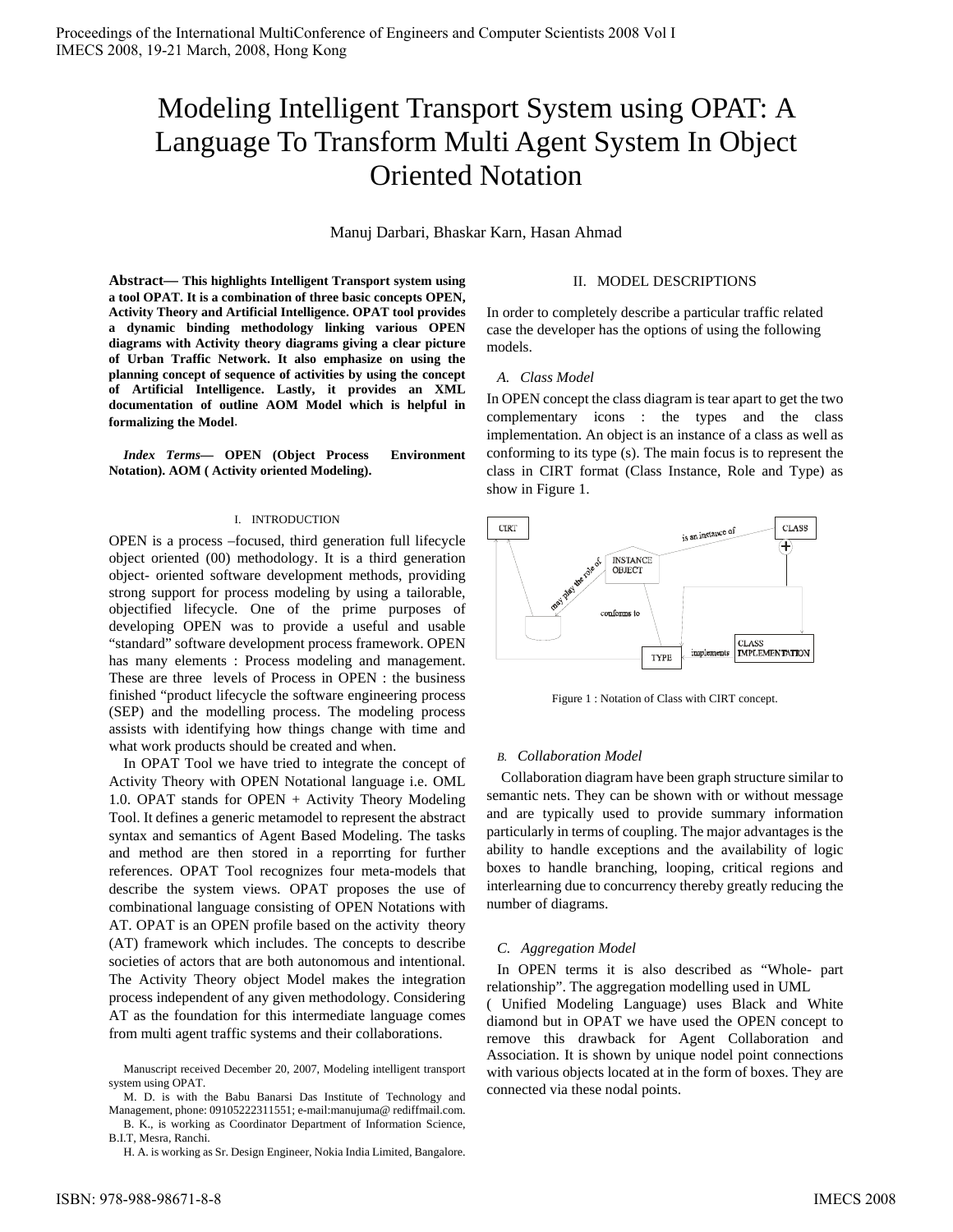Proceedings of the International MultiConference of Engineers and Computer Scientists 2008 Vol I IMECS 2008, 19-21 March, 2008, Hong Kong

## *D. Activity Oriented Modeling (AOM)*

It is intended to combine all the agents which are used in Urban Traffic Modelling and are classified into Activity Theory terms.

At the element are assigned in terms of Urban Traffic Components and are then modelled. We have used the expert systems concept of "Projections" and "Planning". The plannar coordinates between "Subject", "Activity" and "Tools (terms of Activity Theory) and Projection predicts the" Outcome" (Term of Activity Theory).

#### III. IMPLEMENTATION WITH OPAT :

In order to illustrate the features of these modeling tool we will be describing each of these model in detail. Let us begin with our first model.

#### *A. Class Model*

In all the models we have taken Urban Traffic System as our example. The Snapshot shown below gives the picture of Urban Traffic Model. This modelling tool focuses on introduction of fully abstract classes into a design to increase the "plug in" compatibility of code components, focussing sense by composition. Another important thrust in this model is to maintain a fully connected class hierarchy which makes navigating hierarchy maintenance, further inheritance and instantiation easier.





What we have done is that, we have identified just the primary methods that are implemented different in each descendant class, and construct deference's classes retrospectively, based on grouping the shared secondary methods that use the small set of primary methods.

In the Fig. 2, we have shown "Traffic Department" as main class and "Decision centre" as the sub class derived from it. Some of the responsibilities are transferred from Traffic Department to the Decision Center and then they are transferred or inherited by the sub classes also. The basic job of the decision center is to get the information from Detector hierarchy and give the command for – traffic light control accordingly. The responsibility are assigned at each level which the particular class or sub class has to follow at the given time frame.

The factor of "TIME" can also be shown by OPAT model in the class diagram in the form of "VERSION". VERSION specifies the object retention requirements that should be modelled to provide the required functionality. If we redefine decision center than any previous information is not lost, but instead when they are next accessed an updating method is invoked which recreates the object according the old information retained and the new class definition with version (v.2) is specified.

A particular instance of Traffic light changes with time giving different versions of the generic object.



Figure 3 : An object Model of Version

In Figure 3 due to sudden rise in traffic volume there is a decision taken by the decision center to change the green light timings. The Traffic Light (v.2) shows the new state of Traffic Light- State object. Similarly we can define it for all the agents.

#### *B. Collaboration Diagram*

In OPAT tool, the collaboration diagram is able to show the exception handling and message passing capability. They generally represent the summary information in case of coupling. We can show the class diagram in the form of collaboration. Here the start of the diagram is shown by "Loop" and its responsibilities and interaction with other objects are written at the junction which describes the responsibilities and its affect on other objects. Fig. 4 shows the OPAT framework of collaboration diagram.



Figure 5 : Aggregation Model

# *C. Activity Oriented Modeling (AOM)*

This model is being derived from Ruben and Pavon on Agent Oriented development. It is divided into the phases, first framework is same as UML-AT Model where we shown Traffic Department as community and Decision center as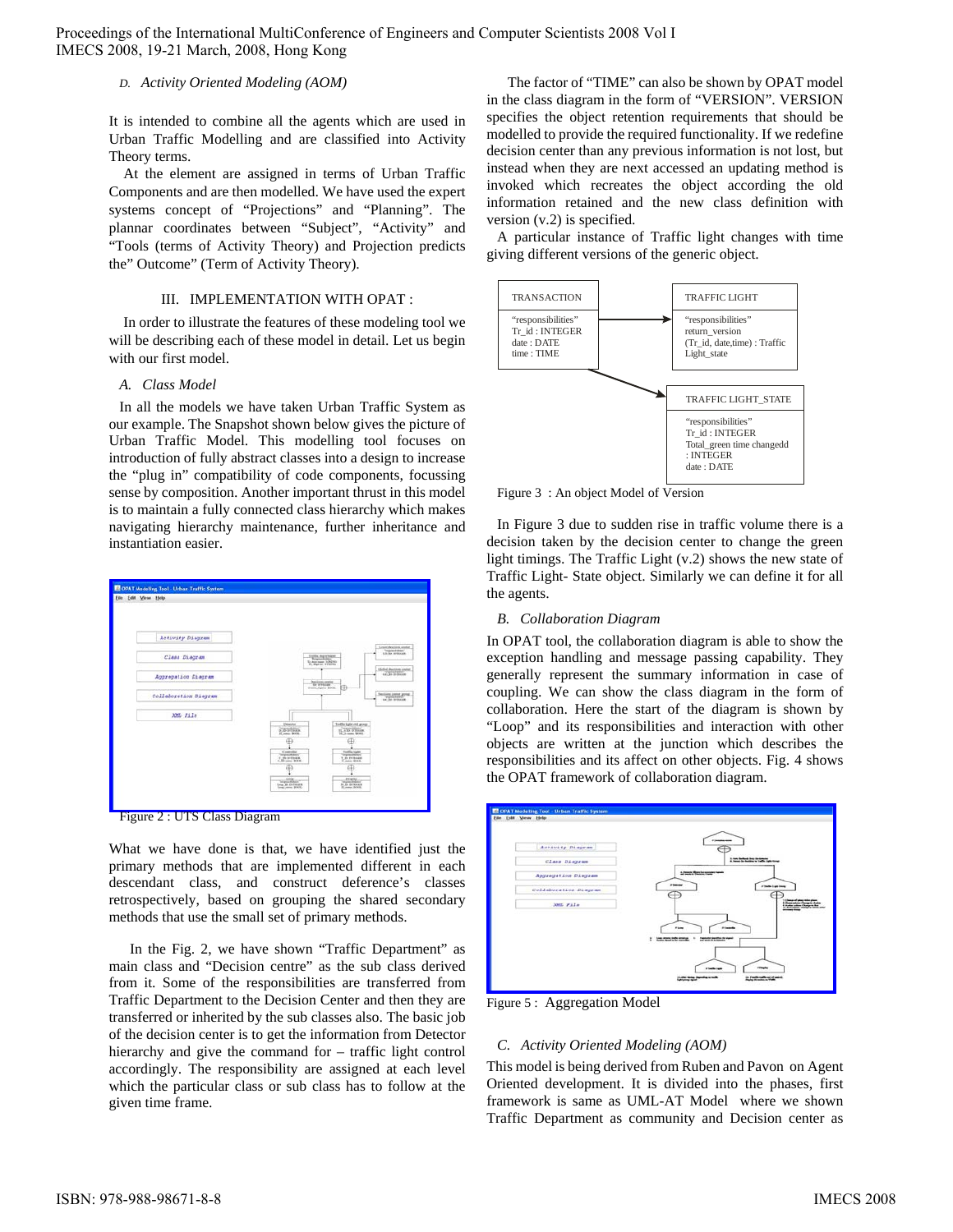Proceedings of the International MultiConference of Engineers and Computer Scientists 2008 Vol I IMECS 2008, 19-21 March, 2008, Hong Kong

subject and rest of the objects according to the A.T. format as shown in Figure 6.

| Ede Edit View Help |                       |                                    |                           |                                                            |
|--------------------|-----------------------|------------------------------------|---------------------------|------------------------------------------------------------|
|                    |                       |                                    |                           |                                                            |
|                    |                       |                                    |                           |                                                            |
|                    | Activity Diagram      |                                    |                           | << Division of Island<br>Local division server             |
|                    |                       | evil tanananahyves<br>Taalfic dept | Dealers                   |                                                            |
|                    | Class Diagram         |                                    |                           |                                                            |
|                    |                       | <b>Asimpron</b>                    | Divided by                | - Division of Inheractive<br><b>Clubal Artistes center</b> |
|                    | Apprepation Diegram   |                                    |                           |                                                            |
|                    |                       | ortabianto<br>Decision center      | Diriched by               | 410 Division of Interior 17                                |
|                    | Collaboration Diagram |                                    |                           | Division coster prony                                      |
|                    | X975.251a             | Accomplished by                    | Accomplished by           |                                                            |
|                    |                       | tradition.                         | stadelers.                |                                                            |
|                    |                       | Detector                           | Treffic light and group   |                                                            |
|                    |                       | tion.                              | teks.                     |                                                            |
|                    |                       | school in-<br>Comitler             | enaugio-<br>Toolfie light |                                                            |
|                    |                       |                                    |                           |                                                            |
|                    |                       | include                            | include                   |                                                            |
|                    |                       | <b>CONSULTS</b>                    | <b>Interdibility</b>      |                                                            |
|                    |                       | Loop                               | <b>Ikuler</b>             |                                                            |

Figure 6 : Activity Oriented Model (AOM)

In the second phase we have integrated our software tool with USP? to derive a planning and projection to predict what the Decision Center will do in specific situations. The common algorithm for them will be

```
( plan 
objects : name1 formula 1 
       name2 formula 2 
      …………
steps : name1 act 1
      name2 act 2 
      …………
order : (Seq name mame ) 
       (overlap name name) 
protect : 
       State1 init 1 fin 1 
       State2 init 2 fin2 
    ………)
```
There is an option in OPAT Tool which can state the plan depending on the  $\langle\langle\text{subject}\rangle\rangle$ ,  $\langle\langle\text{Activity}\rangle\rangle$  and  $\langle\langle\text{tool}\rangle\rangle$ . For example consider detector which is an activity which does the framing for detection of traffic jam through the <<tool>> controller and loop. The procedure is

```
( plan- for : (detect _traffic?loop?controller) 
   objects : Aritifact (list artifect loop)
```
Steps : detect traffic (repeat until detect traffic flow?sensor) (sense?Trafficflow? Nil)

The entire coding and behavioural planning of various agents and categories of activity theory classification is shown in side windowpane. The planning decision and coordination among various Agents can be achieved and programmed by clicking on each of the components one by one the software will automatically coordinate their working by taking help from OPEN class and collaboration Model.

In this window we can also program for protection violation which records the interval for which that should be protected. In this we have also linked it to advance version of the class diagram.

In the third stage we have introduced a small window in which the entire activity oriented model is being converted into XML format as shown in the fig. 7.

| Ede Edit View Help    |                                                                                                     |
|-----------------------|-----------------------------------------------------------------------------------------------------|
| Activity Diagram      |                                                                                                     |
| Class Diagram         |                                                                                                     |
| Aggregation Diagram   |                                                                                                     |
| Collaboration Diagram |                                                                                                     |
| XXII File             | <schema imins="utban" system.isd="" traffic=""> <complextype name<="" td=""></complextype></schema> |

Figure 7 :. XMF Generation Text Box

The main feature is that it automatically detects the root element by the help of behavioral planning being done in the previous stage. We have used XMF (Executable meta-modeling Language) which exploits the features like :

- The derivation of an abstract syntax model
- Description of the semantics.
- A presentation of the profits concrete syntax.

Using this we can generate the entire model into XMI format.

This helps in creation of skeleton for designing a web application and later on they are embedded with Java, to provide a formal verification of the entire model which is not yet done in Activity oriented UML-AT Modeling framework.

## IV. CONCLUSIONS & FUTURE SCOPE

This paper presents an extension of UML-AT concept by way of integrating it with OPEN concept. OPEN provides a much better and precise Agent oriented Modelling framework than UML. The Class Diagrams and collaboration diagrams provides a new concept of versions which tells about the instance of the particular class with time. This extra feature is very much required when we one dealing with modelling real time applications like Urban Traffic Modelling.

Secondly the migration of responsibilities are very well described by the aggregation diagram which is unique feature in OPEN as compared to UML notation.

Lastly, we have developed AOM which are partially extension of UML-AT concept with additional feature of linking with aggregation, Class and collaboration diagrams. It is also supported by the concept of planner system in which it is integrated with LISP for necessary planning of sequence of Activities. AOM also highlights the conversion of AOM models into XML format which can be formalised by embedding it with java platform various new concepts can be introduced in the tool by adopting its metamodel specification. The future scope could be extending the XML to XMF for more realistic and effective modeling.

## ACKNOWLEDGMENT

We are grateful to Lucknow Traffic police department for disclosing their Hierarchical structure.